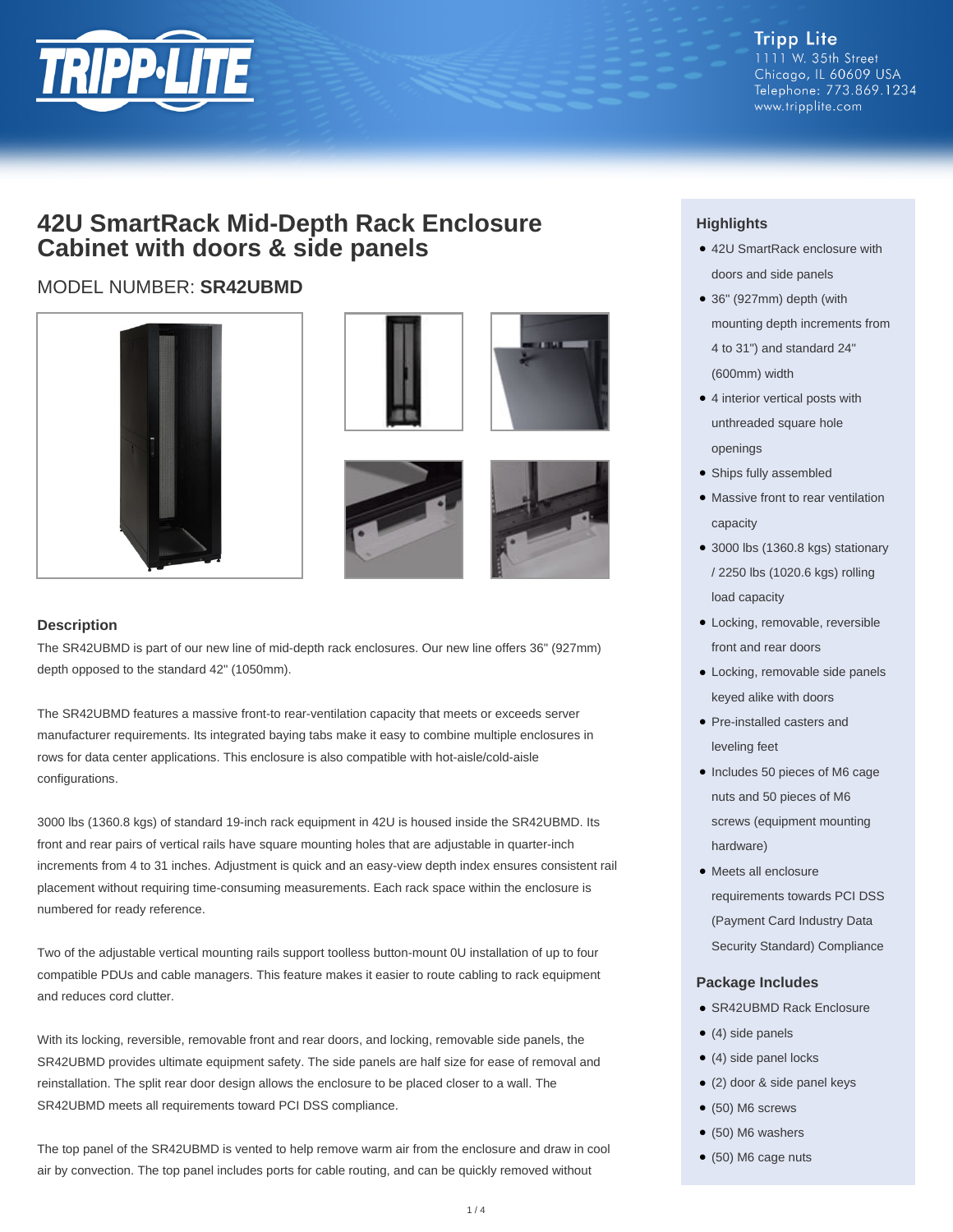

tools. To facilitate cable access, the SR42UBMD is open-bottom.

All components of the SR42UBMD are grounded to the enclosure frame. Front and rear threaded grounding points are provided for connection to the facility earth ground. The removable front and rear doors feature quick-release ground wires.

To simplify deployment, the SR42UBMD comes with preinstalled casters that enable it to be easily maneuvered into the desired location, where it can be secured by adjusting the preinstalled levelers. Note: the casters are intended for minor position adjustments and are not designed for moving the enclosure over long distances.

The SR42UBMD comes with a 5-year product warranty. As part of the SmartRack family, the SR42UBMD is compatible with Tripp Lite's extensive range of rackmount accessories, enabling you to customize your solution to meet any requirement.

#### **Features**

- Ships fully assembled for rapid deployment and rolls into place on pre-installed casters allowing the enclosure to be pre-configured and rolled to the final installation location - casters are removable
- Front and rear sets of equipment mounting rails adjust in 1/4" increments. Adjustment is quick and convenient. The easy-view depth index ensures consistent rail placement without requiring timeconsuming measurements.
- Toolless accessory mounting rails (2 rails per enclosure) include slots for quick installation of compatible PDUs and vertical cable managers. Mounting slots are arranged in an industry-standard pattern compatible with a wide variety of accessories. Each rail can accommodate two vertical PDUs or cable managers side-by-side (four items per enclosure).
- Enclosure includes mounting hardware of 50 pieces of M6 cage nuts and 50 pieces of M6 screws
- Textured powder coat finish for tough resistance to environmental concerns such as deployment in warehouses.
- Massive front to rear ventilation capacity. 65+% open space in door perforation pattern meets or exceeds server manufacturer requirements.
- Maximum usable internal depth of 31 inches (front to rear rail).
- Weight ratings of 3000 lbs (1360.8 kgs) stationary and 2250 lbs (1020.6 kgs) rolling.
- Front door is locking, reversible and removable.
- Rear doors are locking and reversible. Split rear door design reduces clearance requirements for service entry allowing the enclosure to be placed closer to a wall.
- Locking removable side panels are 'half size' to make them smaller and lighter improving ease of installation and servicing. Two side panels per side (4 panels total). Side panels are keyed alike to the front and rear doors.
- Built in baying tabs allow enclosures to be combined securely in rows. Center-to-center width can be set at 600mm or 24" to match standard data center floor tiles.
- Leveling feet extend to allow enclosure to be positioned on uneven floors. Levelers are removable.

#### ● Owner's Manual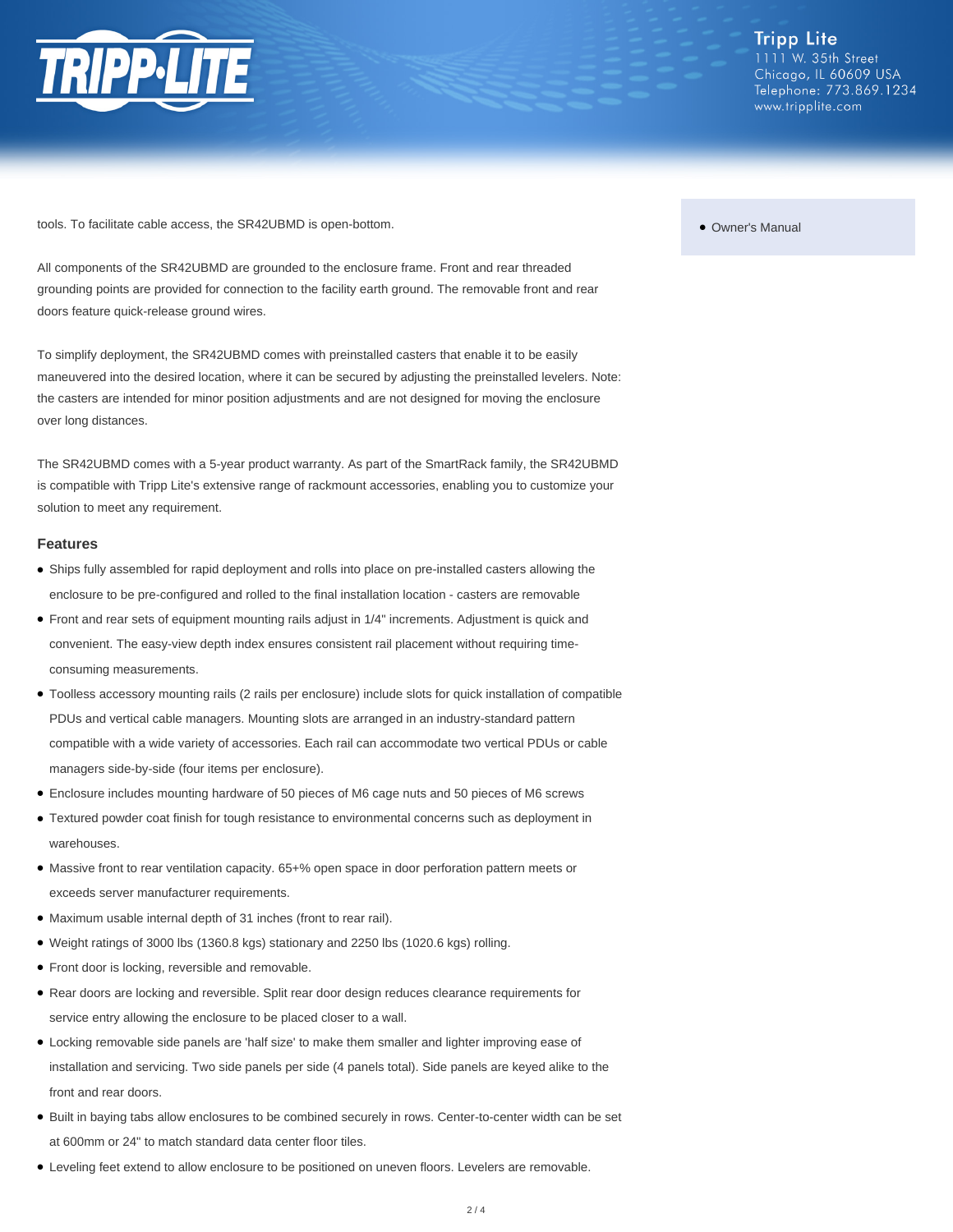

- Convenient grounding system. All components are grounded to the enclosure frame which includes multiple connections for facility ground. Front and rear doors include quick-release ground wires.
- Open bottom for cable access.
- Top panel has generous cable access holes. Panel can be removed toollessly in seconds without having to disconnect cables first.
- Included stabilizing brackets are used for shipment and can be reattached at the bottom of the enclosure frame on the inside or outside of the rack.
- Meets all enclosure requirements towards PCI DSS (Payment Card Industry Data Security Standard) **Compliance**
- Compatibility with airflow optimization accessories as well as cable management accessories.

# **Specifications**

| <b>OVERVIEW</b>                 |                                  |
|---------------------------------|----------------------------------|
| <b>UPC Code</b>                 | 037332175694                     |
| <b>Device Compatibility</b>     | Patch Panel; Network Switch; UPS |
| Rack Type                       | Enclosure                        |
| <b>PHYSICAL</b>                 |                                  |
| Color                           | <b>Black</b>                     |
| Factory Preset Rack Depth (in.) | 22.75                            |
| Factory Preset Rack Depth (cm)  | 57.8                             |
| Factory Preset Rack Depth (mm)  | 578                              |
| Maximum Device Depth (cm)       | 78.74                            |
| Maximum Device Depth (in.)      | 31                               |
| Maximum Device Depth (mm)       | 787                              |
| Minimum Device Depth (cm)       | 10.16                            |
| Minimum Device Depth (in.)      | $\overline{4}$                   |
| Minimum Device Depth (mm)       | 102                              |
| Rack Height                     | 42U                              |
| Shipping Dimensions (hwd / cm)  | 213.36 x 115.57 x 66.04          |
| Shipping Dimensions (hwd / in.) | 84.00 x 45.50 x 26.00            |
| Shipping Weight (kg)            | 136.08                           |
| Shipping Weight (lbs.)          | 300.00                           |
| Unit Dimensions (hwd / cm)      | 199.39 x 60.02 x 91.44           |
| Unit Dimensions (hwd / in.)     | 78.5 x 23.63 x 36                |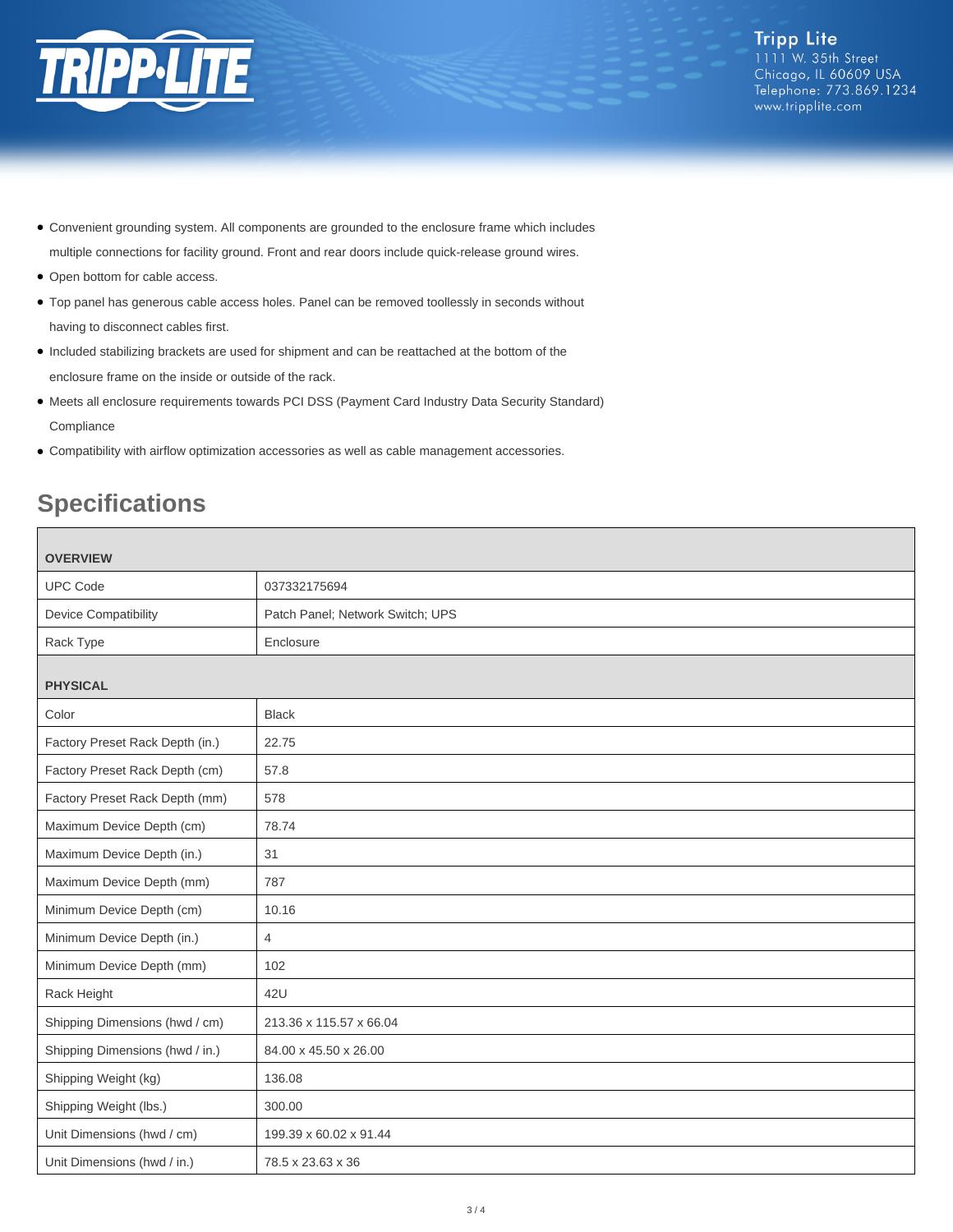

| Unit Weight (kg)                              | 113.40                                    |  |
|-----------------------------------------------|-------------------------------------------|--|
| Unit Weight (lbs.)                            | 250                                       |  |
| Weight Capacity - Rolling (kg)                | 1,021                                     |  |
| Weight Capacity - Rolling (lbs.)              | 2250                                      |  |
| Weight Capacity - Stationary (kg)             | 1,361                                     |  |
| Weight Capacity - Stationary (lbs.)           | 3000                                      |  |
| Rack Depth                                    | Mid                                       |  |
| Number of Vertical Mounting Rails             | 4                                         |  |
| <b>SPECIAL FEATURES</b>                       |                                           |  |
|                                               |                                           |  |
| Grounding Lug                                 | Front and back door frames                |  |
| <b>Built-in Cable Management</b>              | Yes                                       |  |
|                                               |                                           |  |
| <b>STANDARDS &amp; COMPLIANCE</b>             |                                           |  |
| Certifications                                | UL60950; RoHS; CE; IP20 Protection Rating |  |
| Approvals                                     | EIA/ECA-310-E                             |  |
|                                               |                                           |  |
| <b>WARRANTY</b>                               |                                           |  |
| <b>Product Warranty Period</b><br>(Worldwide) | 5-year limited warranty                   |  |

© 2021 Tripp Lite. All rights reserved. All product and company names are trademarks or registered trademarks of their respective holders. Use of them does not imply any affiliation with or endorsement by them. Tripp Lite has a policy of continuous improvement. Specifications are subject to change without notice. Tripp Lite uses primary and third-party agencies to test its products for compliance with standards. See a list of Tripp Lite's testing agencies: <https://www.tripplite.com/products/product-certification-agencies>